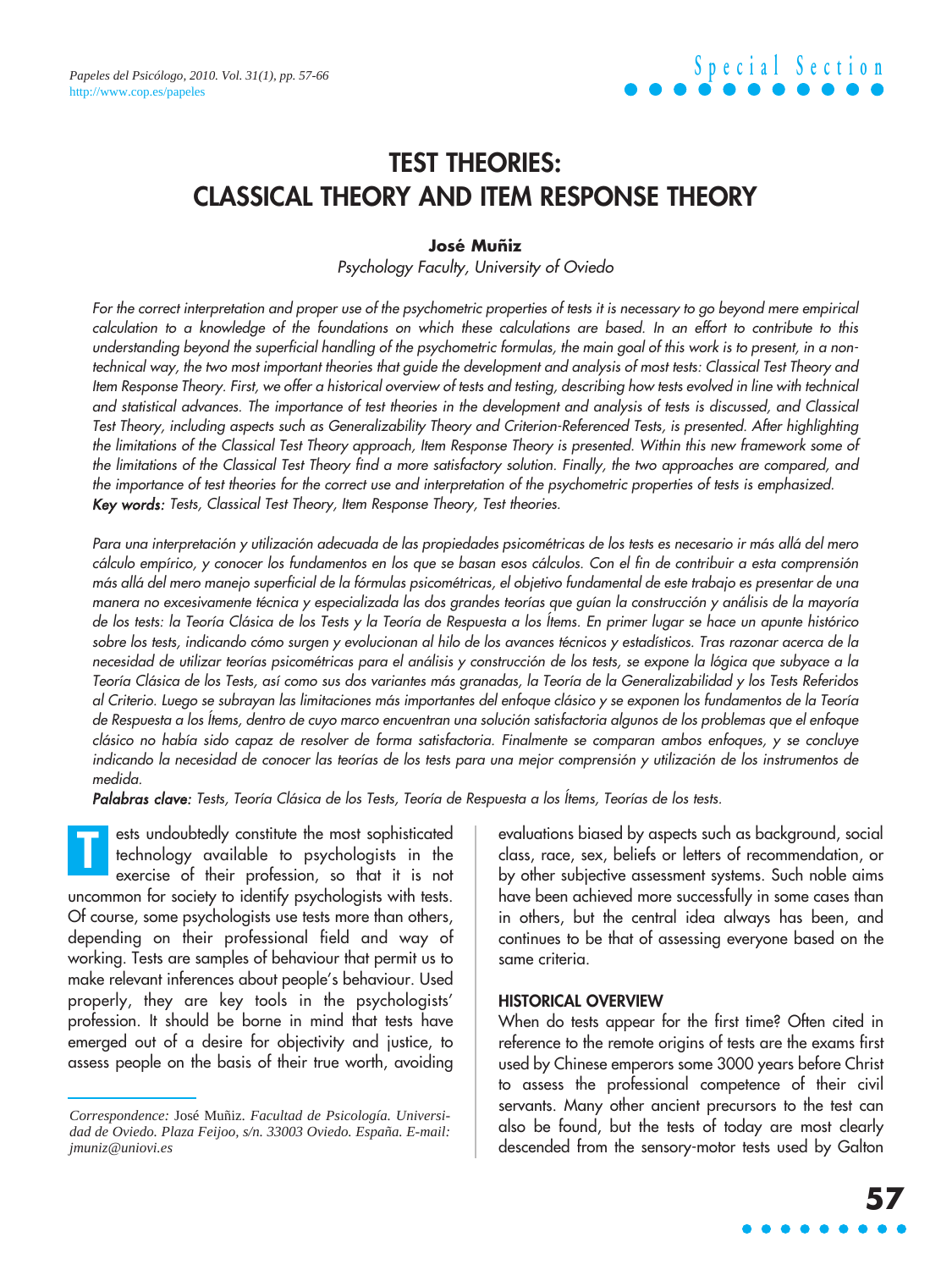

(1822-1911) in his anthropometric laboratory. However, it would be James McKeen Cattell (1860-1944) who first used the term mental test, in 1890. It soon became clear (Wissler, 1901) that these first sensory-motor tests were not good predictors of people's cognoscitive capacities, and Binet and Simon (1905) would take things in a radically new direction on including in their new scales cognoscitive tasks to evaluate aspects such as judgement, comprehension and reasoning. Terman carried out his revision of the scale at Stanford University, for which reason it became known as the Stanford-Binet revision (Terman, 1916), using for the first time the concept of Intelligence Quotient (IQ) to express testees' scores. The idea of IQ had originally been proposed by Stern, who divided mental age by chronological age and multiplied the result by 100 to avoid decimals.

The Binet scale begins a tradition of individual scales that has continued up to the present day. In 1917 tests took another important leap forward with the emergence of the collective tests Alpha and Beta, borne out of the US Army's need for the rapid recruitment of men to serve in the First World War. The Alpha test was designed for the general population and the Beta test for those who were illiterate or without a good command of English. These tests were highly successful, and in the years following the Great War, companies and other institutions became enthusiastic in the use of them for various purposes. This marked the beginning of a boom in the use and creation of all types of tests. The emergence of the factor analysis technique represented a great advance in the construction and analysis of tests, paving the way for the appearance of test batteries, whose most genuine representative would be Thurstone's Primary Mental Abilities (PMA) test (Thurstone, 1938; Thurstone & Thurstone, 1941). In Spain we had the luck that one of the great pioneers of psychology in this country, Mariano Yela, studied in Chicago with Thurstone during the 1940s. As a result, he was able to introduce into Spain all the advances of the time, giving a boost to Psychometrics in both the academic world and applied contexts, and collaborating actively in the launching of the TEA publishing company (Pereña, 2007). The division of intelligence into its different factors or dimensions gave rise to the emergence of two broad lines of structuring of the cognoscitive dimensions, which have come to be known as the English school and the American school. The former gives more importance to a core factor of general intelligence, which would crown a structure involving two broad dimensions, verbal-educational and mechanical-spatial, in which many other more specific factors would be articulated. The American approach assumes a series of nonhierarchical dimensions that would make up the cognoscitive profile, which in the case of the PMA, for example, would be: verbal comprehension, verbal fluency, numerical ability, spatial ability, memory, perceptual speed and general reasoning. The two approaches are compatible, and have a good deal to do with the statistical technology employed, especially factor analysis. This whole line of psychometric research on intelligence culminates in Carroll's (1993) classic work, which synthesizes the great advances made. In Spain, works such as those of Juan-Espinosa (1997), Colom (1995) and Andrés-Pueyo (1996) brilliantly review and analyze this field.

But not only do advances take place in the field of cognoscitive tests: personality tests also take advantage of the progress being made in psychometrics. The personal data sheet used by Woodworth in 1917 for detecting severe neurotics is usually cited as the pioneer of personality tests. A little later, in 1921, the Swiss psychiatrist Rorschach proposed his projective inkblot test, which would be followed by many other tests based on the principle of projection, which assumes that faced with an ambiguous stimulus the person being assessed will tend to produce responses that in some way reflect important aspects of their personality. Readers interested in the history of tests may consult, for example, the work by Anastasi and Urbina (1998); here we offer only a brief outline to aid the understanding of what follows.

Now that tests have a century or so of history behind them, one might wonder which ones are the most widely used in Spain today, and if those commonly employed here differ from those which our colleagues in the rest of Europe tend to use. According to a recent survey carried out in six European countries, the tests most often used by Spanish psychologists were 16PF, WISC, WAIS, MMPI, Beck, STAI, Rorschach, Raven, Bender and ISRA, making the Spanish case similar to those of other countries in Europe (Muñiz et al., 2001).

In sum, the history of tests is a success story of which psychology should feel proud, not forgetting of course, that as with any technology in any field, sometimes their use by non-experts has left much to be desired. With this in mind, various organizations, both national (Spanish Psychological Association [Colegio Oficial de Psicólogos, COP]) and international (European Federation of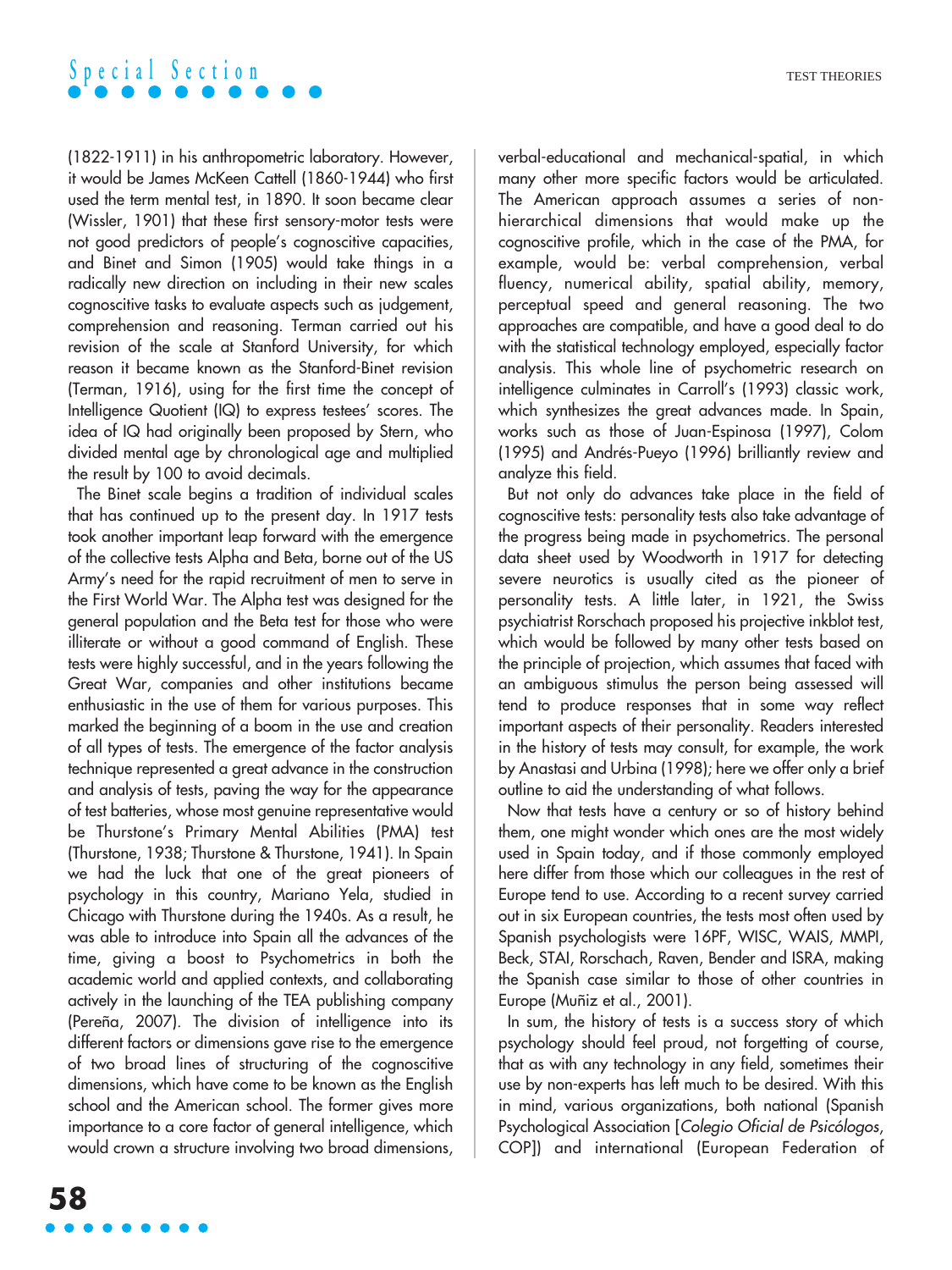Psychologists' Associations, EFPA; International Test Commission, ITC; American Psychological Association, APA), have developed projects and activities to foster the appropriate use of tests (Muñiz, 1997b; Muñiz & Bartram, 2007; Prieto & Muñiz, 2000).

#### **WHY DO WE NEED TEST THEORIES?**

The previous section provided a brief historical outline of how specific tests emerged and evolved, but nothing has been said so far about the theories that make possible the construction of tests. Indeed, the reader may think that tests appear haphazardly, but nothing could be farther from the truth. Underlying the construction and analysis of tests are theories that guide their design and influence them according to the state of theoretical and statistical progress at the time.

But one might quite understandably ask oneself why we actually need test theories. Or in more pragmatic terms, why does the psychology degree course include the subject of Psychometrics, which is basically devoted to the exposition of these theories? The reason is quite simple: tests are sophisticated measurement instruments by means of which psychologists make inferences and decisions about important aspects of persons. Therefore, we must ensure that these inferences are appropriate and pertinent if we are to avoid our work being potentially detrimental to those who seek the help of a psychologist for any reason. Statistical theories of tests will permit the estimation of the psychometric properties of tests so as to guarantee that the decisions made on their basis are appropriate. Without these theories we could not estimate the reliability and validity of tests, and knowledge of these is essential to be able to use tests rigorously and scientifically. Of course, apart from these statistical theories of tests, the construction of a test must be guided by a substantive psychological model or theory. The work by Muñiz and Fonseca-Pedrero (2008) sets out the basic steps for constructing a test. For a more detailed analysis of the process of test construction the reader can consult, for example, the works by Carretero and Pérez (2005), Downing and Haladyna (2006), Morales, Urosa and Blanco (2003), Muñiz (2000), Schmeiser and Welch (2006), or Wilson (2005).

There are two principal approaches or theories in relation to the construction and analysis of tests, Classical Test Theory (CTT) and Item Response Theory (IRT). Here we shall not go into great detail about these theories (see, in Spanish, for example, Muñiz, 1997a, 2000, 2005), but rather highlight their key aspects, so that test users might gain a clearer idea and understand in more depth the implications of the psychometric properties of the tests they are using.

#### **CLASSICAL TEST THEORY**

The classical approach is that which predominates in the construction and analysis of tests; thus, for example, the ten tests most widely used by Spanish psychologists as mentioned above were all, without exception, developed within the classical framework. This fact alone makes patently clear the need for professionals to have a full understanding of the classical approach, its possibilities and its limitations.

Before looking at the logic of classical theory, it should be pointed out that its roots lie in the pioneering work of Spearman in the early 20th century (Spearman, 1904, 1907, 1913). Its one hundred or so years in the field, then, have more than earned it the right to be called classical. Spearman's early initiative is followed by rapid development, so that by 1950 the essential work is done, and it is Gulliksen (1950) who carries out the canonical synthesis of the approach. Later on it would be Lord and Novick (1968) who reformulate classical theory and open the way for the new IRT approach that we shall look at presently. But let us first consider the essence of the classical approach.

#### **CLASSICAL LINEAR MODEL**

In my own experience, after more than thirty years explaining these things to psychology students, what they find most difficult to understand is why we need a model or theory to analyze test scores. "I mean, what's the problem?", they ask themselves: "There's the test, there are the scores people have obtained in the test, some high, some low, others in the middle, so off we go, let's assign a score to each testee". But things are not so simple. Psychologists, like professionals from any other field, have to ensure that the instruments they use are measuring accurately, with little error. And this applies to any measurement instrument, be it police equipment for measuring a vehicle's speed, a tape-measure for measuring distances, or the petrol pump for measuring the number of litres delivered. All such instruments must conform to certain standards, and require some kind of indicator of the degree of precision with which they measure – and this is especially so in the case of tests, on the basis of which very important decisions affecting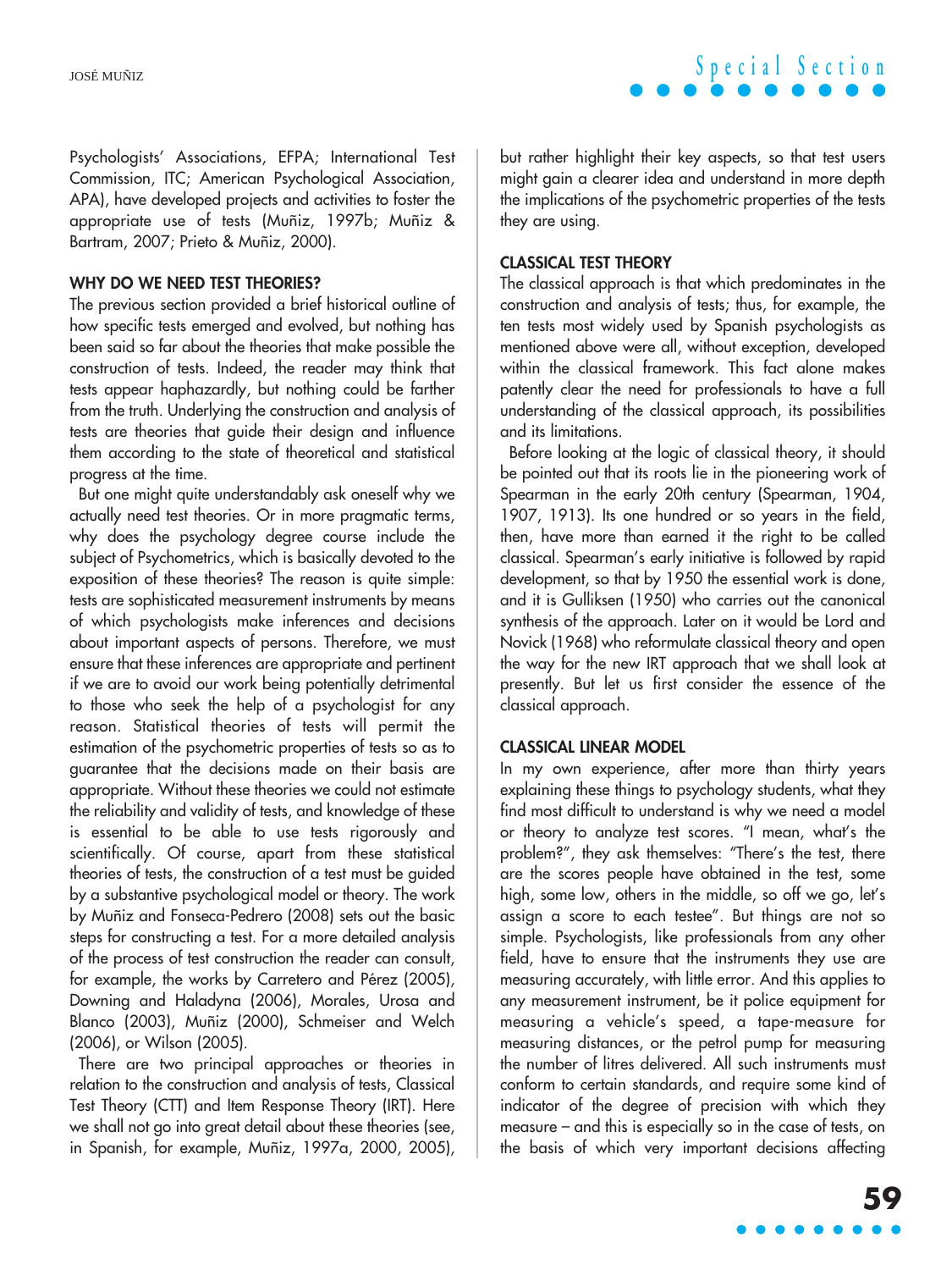### **Special Section**

people's lives are made. It is not difficult to agree with this, but the problem is that when psychologists apply a test to a person, or to several people, what they obtain are the empirical or observed scores of the people taking the test, but this tells us nothing about the degree of accuracy of these scores; we do not know whether these observed scores are equivalent or not to the scores truly corresponding to that person in the test. It may well occur that the scores are, for example, somewhat reduced because on that particular day the person was not feeling at his or her best, or because the physical conditions in which the test was applied were not the most appropriate, or because the relations between those who applied the test and the testees left much to be desired. Psychologists, like those who construct petrol pump gauges, are obliged to guarantee that the scores on our tests are accurate, with little error. The problem is that we cannot know this by simply looking at the scores the persons obtain in the test: these scores looked at directly tell us nothing about their degree of accuracy. And this is why we have to consider them from different angles; why we have to propose some models that underlie the scores, which enable us to estimate their degree of precision. The error is mixed with the true score, like salt in seawater, or dust in straw, and to separate them we need to carry out certain processes. This is where statistical theories or models come in. There have been many models for this, but one of the most effective and parsimonious has been the classical linear model originally proposed by Spearman. Understanding the logic and functioning of the model is very simple; what is somewhat more tiresome, though not difficult, is to develop the formal aspects and deductions of the model, which constitutes the central body of psychometrics, but for this we have psychometricians. Somebody has to do it.

What did Spearman propose at the beginning of the 20th century that has been so successful in the history of Psychology? Spearman proposed a very simple, commonsense model for people's scores on tests, and which has come to be called the Classical Linear Model. It consists in assuming that the score a person obtains in a test, which we call their observed score (usually denoted by the letter X), is made up of two components: on the one hand, the person's true score on that test (T), whatever it may be, and on the other, an error (e), which can be due to many factors of which we are unaware and which we cannot control. This can be expressed formally as:  $X = T + e$ .

However, while this might be easily understood, we can say with some justification that we have made little progress, since if a person obtains 70 points of observed score, the model does not tell us either what their true score is or the error contained in that score. What we have, indeed, is precisely a single piece of information, the observed score (X), and two unknowns, the true score (T) and the error (e). From this point of view we have not advanced at all. We do have a score model that appears sensible and plausible, but nothing more – and nothing less: having a plausible model is the most we can ask for as a starting point. The error made on measuring some variable with a test (e) may be due to many factors, which can be found in the testee him/herself, in the context, or in the test. A quite exhaustive classification of possible error sources is provided in Stanley (1971). In order to move on, Spearman adds three assumptions to the model and one definition. Let us look at these.

The first assumption involves defining the true score (T) as the mathematical expectation of the observed score, which in formal terms can be expressed as:  $T = E(X)$ . What this means conceptually is that the true score of a person in a test is defined as that score they would obtain as a mean if they were to take the test an infinite number of times. The definition is a theoretical one – obviously, nobody will be asked to take a test an infinite number of times, but it seems plausible that if this were the case, that person's mean score in the test would be their true score.

In the second assumption Spearman assumes there is no relationship between the value of a person's true scores and the size of the errors that affect those scores. In other words, that the value of a person's true score has nothing to do with the error affecting that score, so that there may be high true scores with low errors or with high errors: there is no connection between the size of the true score and the size of the errors. Once more the assumption is reasonable in principle, and it can be expressed formally as:  $r (v,e) = 0$ .

According to the third assumption, a person's measurement errors in a test are not related to the measurement errors in a different test. That is, there is no reason to think that the errors made on one occasion will covary systematically with those made on other occasion. Formally, this assumption can be expressed as: r(ej ,  $e_k$  $=$ 0.

But while these assumptions seem perfectly reasonable, they cannot be confirmed empirically in a direct fashion; it will be the deductions made on the basis of them that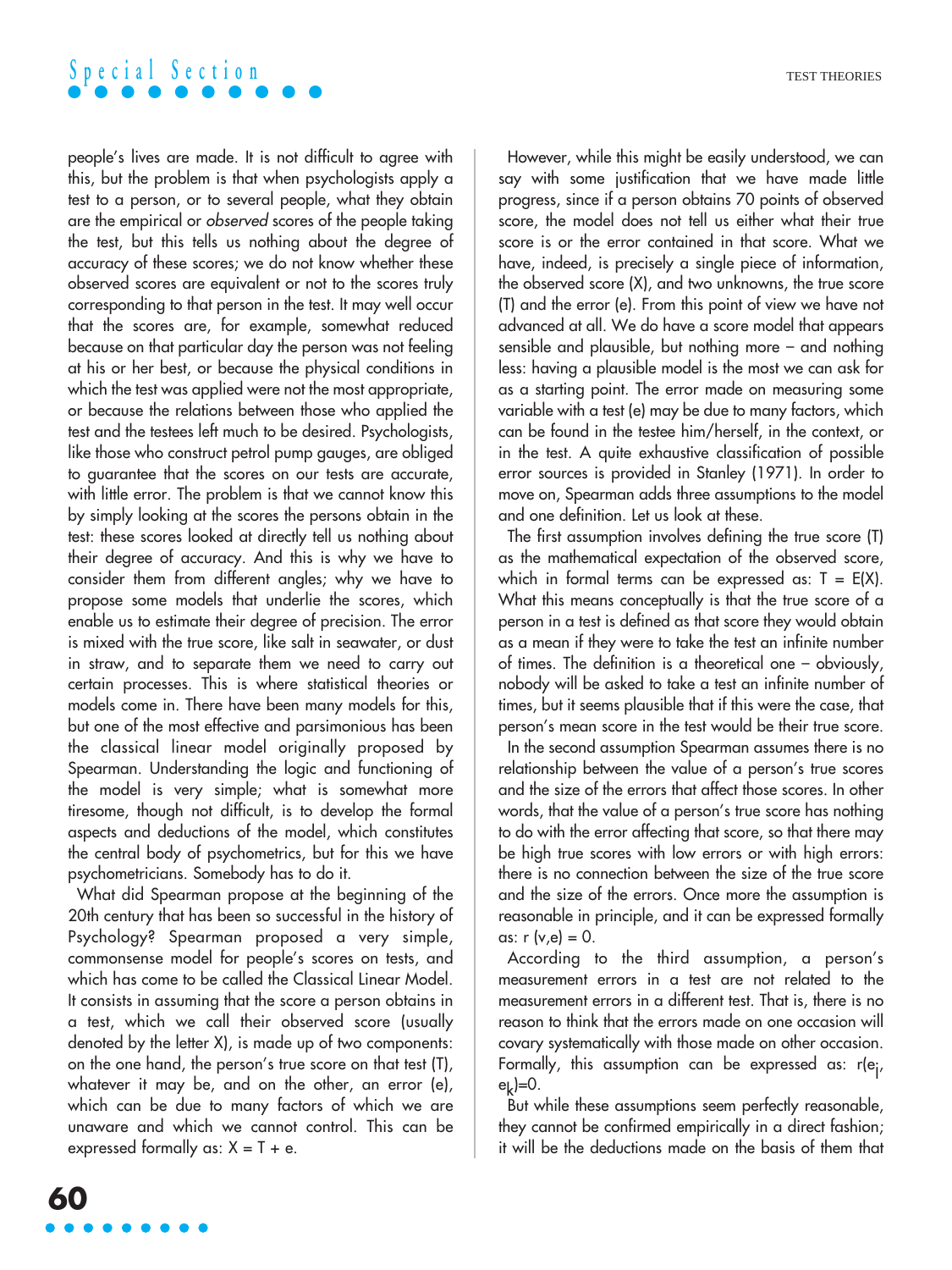

permit us to confirm or reject them. A hundred years since their formulation and with many empirical results behind them, we can certainly say today that Spearman's ideas have been of great utility to psychology.

In addition to the model and these three assumptions, a definition is formulated of Parallel Tests, these being understood as those tests that measure exactly the same thing but with different items. People's true scores in parallel tests would be the same, as would the variances of the measurement errors.

The linear model, then, together with its three assumptions and the definition of parallel tests proposed, constitute the central core of Classical Test Theory. A systematic course in Psychometrics consists in carrying out the corresponding deductions to reach, based on these ingredients, the formulas that permit us to estimate the degree of error in test scores, usually referred to as Test Reliability (see the work in this same issue by Prieto and Delgado, 2010). Other popular psychometric formulas can also be obtained, such as that of Spearman-Brown, which permits us to estimate the reliability of a test when it is lengthened or shortened; or the attenuation formulas that permit us to estimate the validity coefficient of a test on attenuating the measurement errors of either the test or the criterion. Nor should we overlook the formula that permits the estimation of the changes in the reliability of a test on varying the variability of the sample in which it is calculated. In sum, the classical linear model presented here, together with the assumptions and the definition of parallel tests, form the basis of all the classical formulas customarily used by psychologists who rely on tests in their professional practice. One might argue that in order to use these formulas it is not necessary to know where they come from, or understand their basis, but such an attitude would be unworthy of those psychologists who respect themselves, their science and their profession.

So, when psychologists talk about reliability and validity coefficients to indicate to their clients or users in general that the tests they are employing are accurate, with little measurement error, they should be aware that this estimation of reliability can be made thanks to this simple model and to the assumptions formulated more than a century ago.

#### **GENERALIZABILITY THEORY AND CRITERION-REFERENCED TESTS**

This classical approach has generated a range of variants, depending above all on the way the

measurement error is treated. There have been numerous attempts to estimate the different components of the error, trying to break it down into its parts. Of all of these attempts, the most well known and systematic is Generalizability Theory (GT), proposed by Cronbach and cols. (Cronbach, Gleser, Nanda & Rajaratnam, 1972). It is a complex model to use, employing variance analysis for the majority of its calculations and estimations.

Another psychometric development that has emerged within the classical framework is that of Criterion-Referenced Tests (CRT). These are tests employed mainly in educational and work-related settings. Their objective is to determine whether people have mastered a specific criterion or field; thus, they set out not to discriminate between people, like the majority of psychological tests, but rather to evaluate the extent of a person's mastery in a field of knowledge called criterion, hence their name. These tests were developed from the proposal by Glaser (1963), and have had considerable influence, especially in the educational context. The classical psychometric indicators developed from the classical linear model did not adapt well to the philosophy of the construction of these new tests, and this resulted in the development of a whole set of specific psychometric techniques for calculating reliability and validity, as well as for setting the cut-off points that determine whether or not a person has mastery of the criterion evaluated (Berk, 1984; Cizek, 2001; Educational Measurement, 1994; Muñiz, 2000).

#### **LIMITATIONS OF THE CLASSICAL APPROACH**

Of the classical theory approach it can certainly be said that it is in very good health, with few doubts about its utility and efficacy; suffice to say, for example, that the vast majority of tests published in Spain, indeed practically all of them, are developed and analyzed within this framework. But if this is the case, then the obvious question is: why do we need other test theories? Or put another way: which measurement problems were not well resolved within the classical framework, giving rise to the proposal of new theories? There were in fact two basic questions not properly solved in classical theory, and which meant that psychological measurement fell short of the standard found in other empirical sciences.

Let us consider the first of these questions: within the classical framework, measurements are not invariant with respect to the instrument used. The reader may well ask what exactly this somewhat cryptic statement actually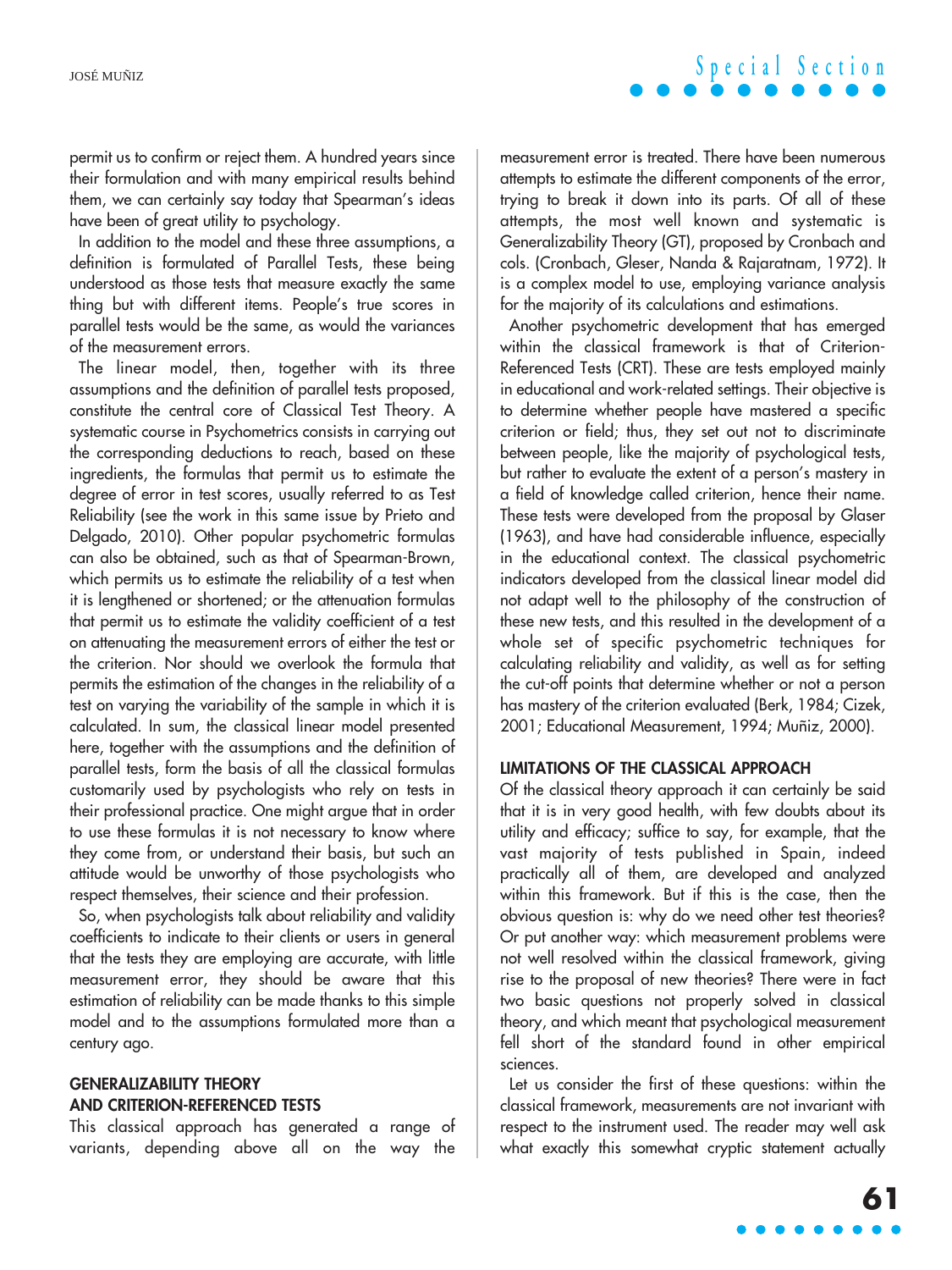

means. The answer is quite simple: if a psychologist evaluates the intelligence of three different people with a different test for each person, the results are not comparable; strictly speaking we cannot say which person is the most intelligent. This is so because the results of the three tests are not on the same scale, since each test has its own. This may surprise psychologists who habitually use the classical theory, accustomed in practice to comparing the intelligence of people that have been evaluated with different intelligence tests. In doing so, they transform the raw test scores into others calibrated, for example, in percentiles, after which they consider it appropriate to compare them. This classical procedure for solving the problem of invariance is not necessarily incorrect. However, quite apart from its scientific inelegance, it rests on quite shaky foundations, in the sense that it assumes that the normative groups in which the calibration of the different tests takes place are equivalent, and this is difficult to guarantee in practice, but without it the comparison collapses. Undoubtedly, the most desirable situation from a scientific point of view would be that the results obtained on using different instruments were on the same scale, resolving everything at a stroke. And however strange and counterintuitive it may seem, this is precisely what IRT achieves. The IRT approach represents a great advance for psychological measurement through the new psychometric concepts and tools developed within it.

The second main unresolved question from the classical framework concerns the absence of invariance of the properties of tests with regard to the persons used for estimating them. In other words, important psychometric properties of tests, such as item difficulty or test reliability, depended on the type of people used for calculating them, and this is inadmissible if measurement is to be considered rigorous. For example, item difficulty or reliability coefficients depended to a large extent on the type of sample used for calculating them. This problem would also find a suitable solution within the IRT framework.

Apart from these two broad issues there were other, minor ones of a more technical nature for which the classical theory failed to offer a satisfactory solution. For example, when a reliability coefficient for a test is offered in the classical framework, such as Cronbach's (1951) alpha coefficient, it is presupposed that the test measures all the people evaluated in the test with a given reliability, when we have more than sufficient empirical evidence that tests do not measure everyone with the same accuracy, since this accuracy depends to a large extent on the person's level in the measured variable. The new IRT framework would solve this problem by offering the Information Function, which permits the estimation of the test's reliability as a function of the person's level in the measured variable.

Apart from these central questions, IRT would generate a whole new psychometric technology that would change the modus operandi of psychometrics forever; see, for example, in this same special issue, the work by Olea, Abad and Barrada (2010). Nevertheless, we should make quite clear that these new models in no way invalidate the classical approach, even though they undoubtedly constitute an excellent complement which in certain circumstances provides solutions to problems not adequately covered in the classical framework. The two technologies sit perfectly side by side in the construction and analysis of tests, like cars and planes in transport: some are suitable for use in certain situations and others in other sets of circumstances.

Let us now look at the fundamental concepts on which IRT models are based.

#### **ITEM RESPONSE THEORY (IRT)**

As we pointed out in the previous section, IRT would resolve some of the serious problems of psychological measurement that could not be resolved satisfactorily within the classical framework. The price to pay for this advance was the formulation of more complex and less intuitive models than those of the classical approach, even if these did not involve a particularly high degree of difficulty. But before outlining the basics of these models, we shall provide a brief overview of their historical origins, so that the reader can place them within the history of psychology. Those who are interested in a more detailed history can consult, for example, Muñiz and Hambleton's (1992), "Half a century of item response theory".

#### **HISTORICAL OUTLINE**

In science few advances emerge suddenly, from one day to the next, without incubation. What usually happens is that there is a gradual process which at some point congeals into a recognizably new line of work. And this is more or less what happened in the case of IRT, whose origins can be traced to the pioneering work of Thurstone in the 1920s (Thurstone, 1925), which were built upon in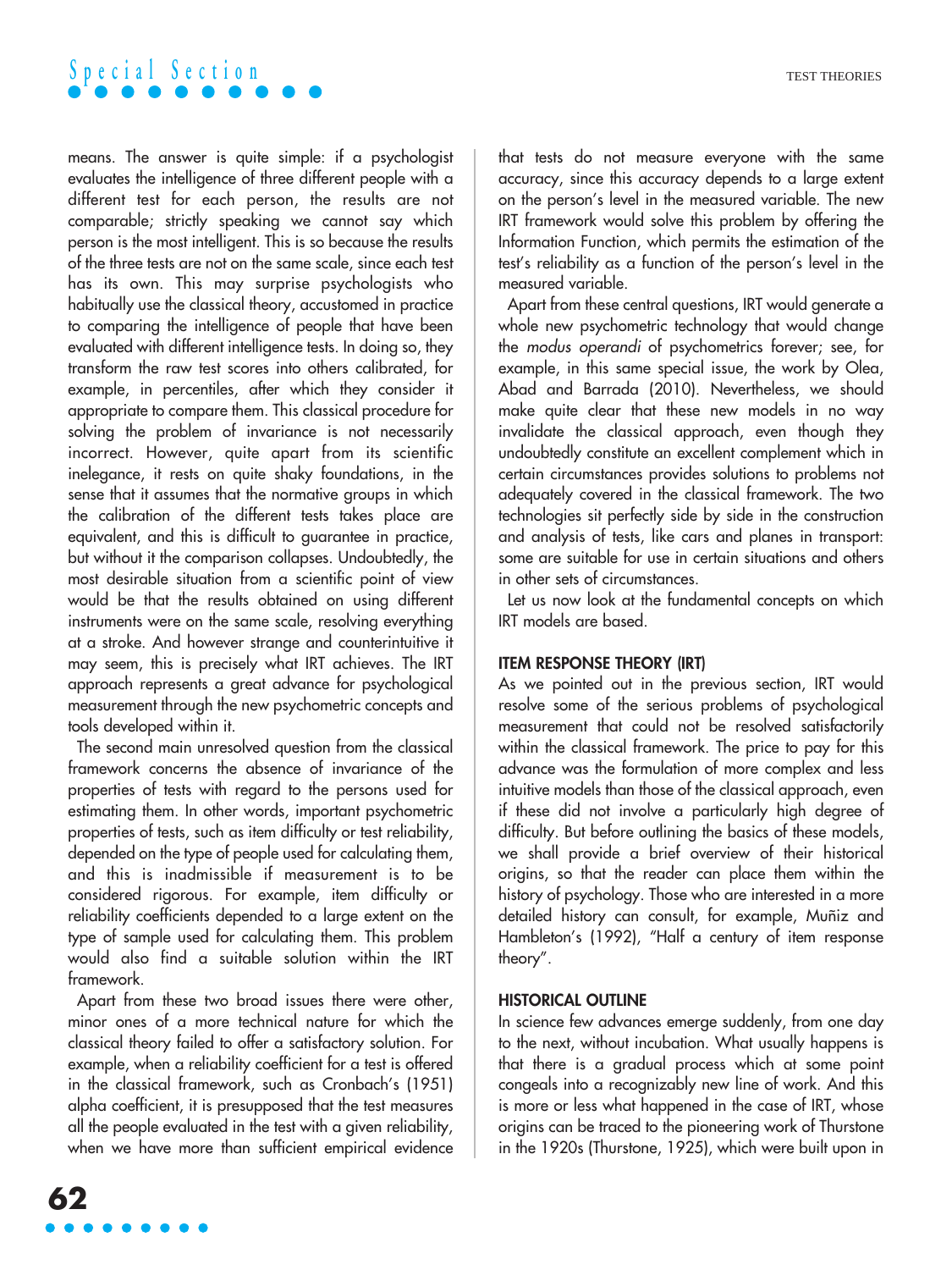the 1940s with the contributions of authors such as Lawley (1943, 1944) or Tucker (1946). Clearly, even in these years of total dominance of the Classical Theory, the new perspective that would come to be known as IRT was taking its early steps. These are the remote origins, but it would be the notable psychometrician Frederic Lord (1952) who, in his doctoral thesis supervised by Gulliksen (the great synthesist of Classical Theory), laid the true foundations of IRT. Birnbaum, in the 1950s, made some important contributions, before the Danish mathematician Rasch (1960) proposed his now famous one-parameter logistic model. We might well consider this date as the point at which IRT took off, but it should not be overlooked that at this time we are still in merely theoretical and statistical territory, a long way short of the practical application of these new models. The great boost in this regard would come from Lord and Novick (1968) in their famous work, in which they devoted five chapters to the topic. In the wake of their book, research on IRT models began to predominate in psychometrics, and continues to do so today. It was not long after Lord and Novick's book that there began to appear the computer programs necessary for using IRT models, such as BICAL and LOGIST in 1976, BILOG in 1984, MULTILOG in 1983, and many others. In 1980 Lord would publish another influential book (Lord, 1980) on the applications of IRT. From then until now enormous progress has been made, and we can safely say that IRT now dominates the scene in psychometrics. An introduction to IRT in Spanish can be found, for example, in Muñiz (1997a); a recommended work in English is the book by Hambleton, Swaminathan and Rogers (1991). Let us now consider the assumptions and models of IRT.

#### **ASSUMPTIONS**

To resolve the problems mentioned above for which the classical framework did not find a good solution, IRT would have to make some stronger and more restrictive assumptions than those of Classical Theory. The key assumption in IRT models is that there is a functional relationship between the values of the variable measured by the items and the probability of the item being answered correctly, this function being referred to as the Item Characteristic Curve (ICC) (Muñiz, 1997a). An example of this can be seen in Graph 1. Note that as the values of the measured variable, called θ, increase, so does the probability of the item being answered correctly, P(θ). The values of the measured variable, whatever it

# **Special Section**

may be, range from minus infinity to plus infinity, whilst in classical theory the values depended on the scales of each test, ranging from the minimum to the maximum value obtainable on the test.

The specific form of the ICC is determined by the values of three parameters:  $a, b$  and c. Parameter  $a$  is the discrimination index of the item, b is the item difficulty and <sup>c</sup> is the probability of the item being answered correctly by chance. As the parameters take different values, the form of the curve changes, as can be seen in Graph 2.

Naturally, the parameter values are calculated on the basis of the data obtained on applying the items to a large and representative sample of individuals. Sophisticated computer programs are necessary for these calculations, so that it is not surprising that IRT models were not widely used until the advent of powerful computers.



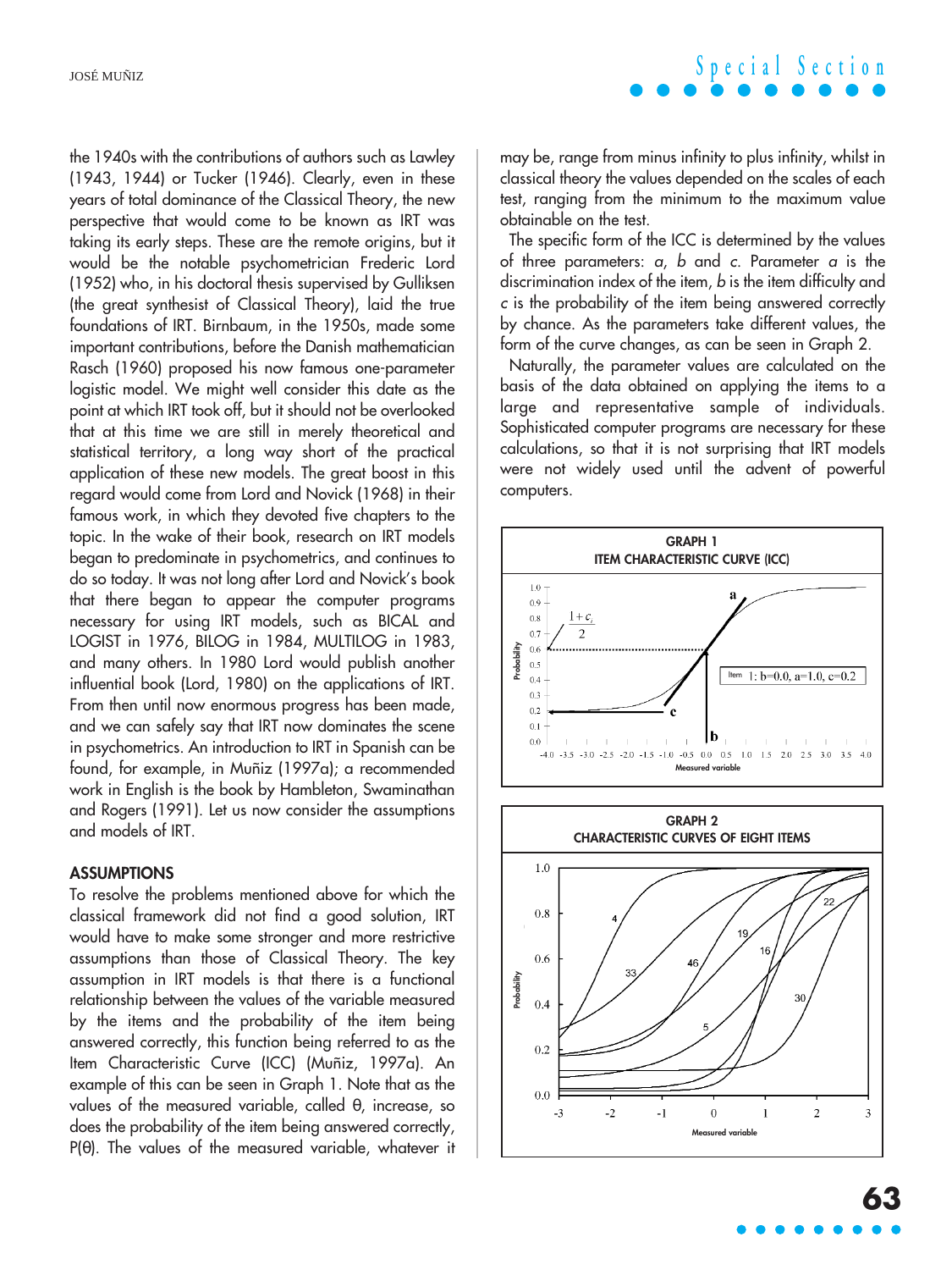

The majority of IRT models, and certainly the most popular of them, assume that the items constitute a single dimension, so that before using these models it must be ensured that the data fulfil this condition – that they are one-dimensional. This represents a considerable restriction for their use, as it is well known that much of the data handled by psychologists is not essentially one-dimensional, even though it is true that the models still work quite well when the data are not strictly one-dimensional, that is, they are reasonably robust to moderate violations of onedimensionality (Cuesta & Muñiz, 1999).

A third assumption of IRT models is so-called Local Independence, which means that to use these models the items must be independent of one another, that is, the response to one of them cannot be conditional upon the response given to other items. In reality, if onedimensionality is fulfilled, so is Local Independence, so that the two assumptions are sometimes treated jointly.

#### **MODELS**

With the assumptions indicated, according to whether we choose for the Characteristic Curve of the items one

| <b>TABLE 1</b><br>DIFFERENCES BETWEEN CLASSICAL THEORY AND ITEM<br><b>RESPONSE THEORY</b> |                                                                                 |                                                                        |
|-------------------------------------------------------------------------------------------|---------------------------------------------------------------------------------|------------------------------------------------------------------------|
| <b>Aspects</b>                                                                            | <b>Classical Theory</b>                                                         | Item response Theory                                                   |
| Model                                                                                     | Linear                                                                          | Non-linear                                                             |
| Assumptions                                                                               | Weak (easy to fulfil<br>with the data)                                          | Strong (difficult to fulfil<br>with the data)                          |
| Measurement<br>invariance                                                                 | No                                                                              | Yes                                                                    |
| Invariance of test<br>properties                                                          | No                                                                              | Yes                                                                    |
| Score scale                                                                               | Between zero and<br>the maximum test score                                      | Between - $\infty$ and $\infty$                                        |
| Emphasis                                                                                  | Test                                                                            | Item                                                                   |
| Item-test relationship                                                                    | Not specified                                                                   | Item Characteristic<br>Curve                                           |
| Item description                                                                          | Difficulty and<br>Discrimination Indices                                        | Parameters a, b, c                                                     |
| Measurement errors                                                                        | Standard error of<br>measurement common<br>to whole sample                      | Information function<br>(varies according to<br>aptitude level)        |
| Sample size                                                                               | Can work well with<br>samples of between<br>200 and 500<br>participants approx. | More than 500<br>participants<br>recommended, but<br>depends on model. |

mathematical function or another, we shall have different models, so that we tend to talk about IRT models, in the plural. Theoretically, there would be an infinite number of possible models, since there are plenty of mathematical functions to choose from, but the most widely used functions, for various reasons, are the logistic function and the normal curve. The logistic function has many advantages over the normal curve, since it gives similar results and is much easier to handle mathematically, so that the three IRT models most commonly used are the logistic models, which adopt the logistic function as the Characteristic Curve of the items. If we take into account only the item difficulty (parameter b), we have the oneparameter logistic model, or Rasch model, after the author who proposed it (Rasch, 1960). If in addition to the difficulty we take into account the discrimination index of the items (parameter <sup>a</sup>), we are looking at the twoparameter logistic model, and if we also add the probability of getting the item right by chance (parameter <sup>c</sup>), we have the three-parameter logistic model. This is the most general of the three; indeed, the other two are particular cases, so that when parameter <sup>c</sup> is zero we have the two-parameter model, and when, moreover, parameter  $\alpha$  is equal for all the items, it becomes converted into the Rasch model. Below is the formula of the three-parameter logistic model, where  $P(\theta)$  is the probability of getting the item right,  $\theta$  is the score on the measured variable, <sup>a</sup>, b and <sup>c</sup> are the three parameters described, e is the base of the naperian logarithms (2,72) and D is a constant with a value of 1.7.

 $P(\theta) = c + (1-c)$  [e Da(θ-b) /(1+e Da(θ-b))]

Currently there are more than 100 IRT models, which are used according to the type of data being handled. Thus, we have models for Likert-type scales, for dichotomous data, or for multidimensional data. A comprehensive classification and review of the models can be found in the book by Van der Linden and Hambleton (1997).

#### **COMPARISON OF CLASSICAL THEORY WITH IRT**

Table 1, taken from Muñiz (1997a), summarizes the differences and similarities between the classical approach and IRT.

#### **BY WAY OF CONCLUSION**

The aim of this article was to present in a non-technical manner to professional psychologists – readers of Papeles del Psicólogo – the most influential theories in the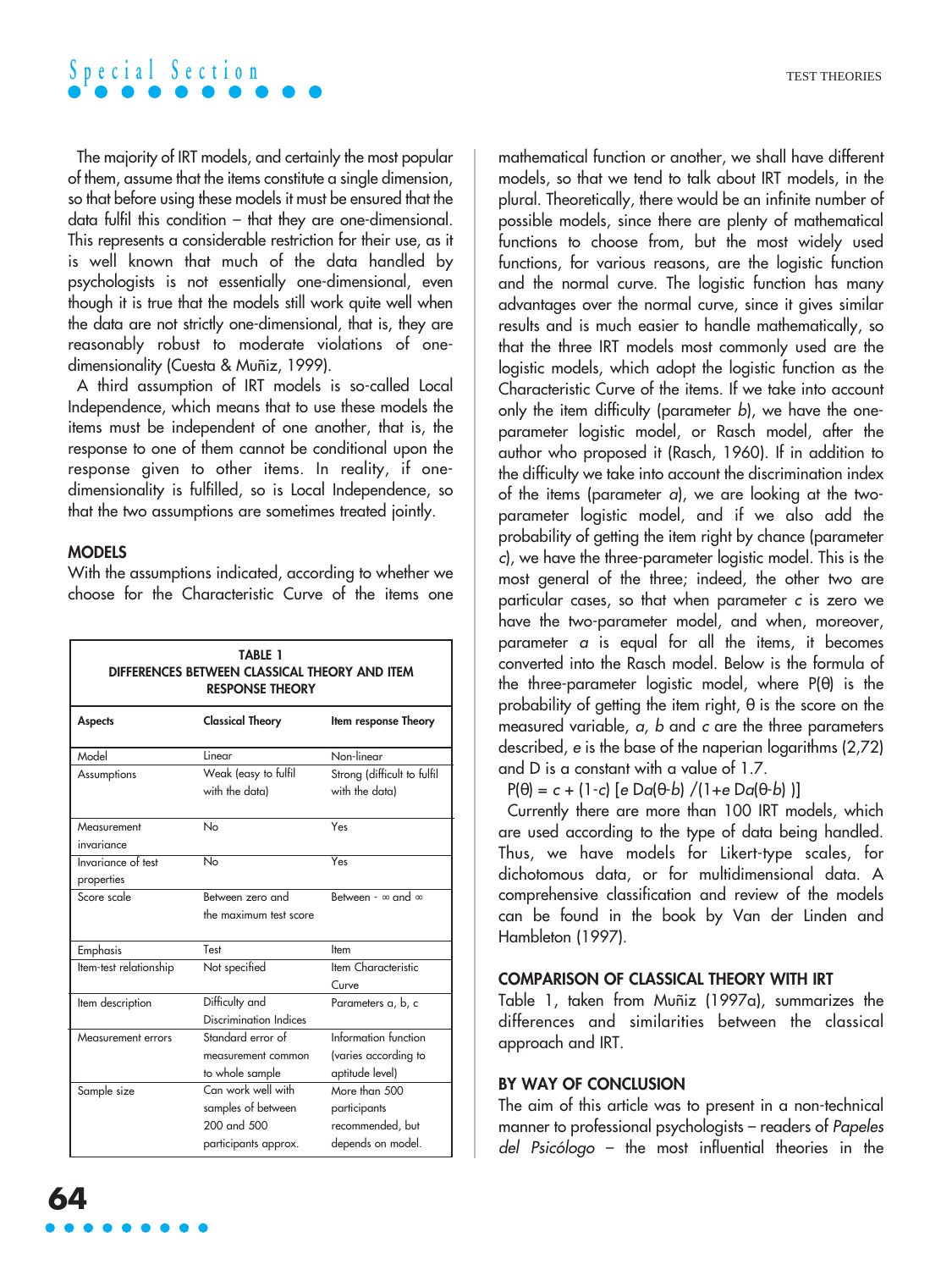construction and analysis of tests: Classical Test Theory and Item Response Theory. It is my hope that this overview of the basics will help readers to better understand and interpret the psychometric data customarily provided in relation to tests. It is also to be hoped that it would encourage them to refresh their psychometric knowledge and to consider in more depth some new aspects relevant to their professional practice. Everything related to psychological measurement has evolved extremely rapidly in recent decades, resulting in significant advances, and psychologists must keep abreast of these developments if they are to avoid falling behind in the area of psychological assessment. Without precise and rigorous assessment we cannot make accurate diagnoses, which in turn are essential for any kind of effective intervention.

#### **REFERENCES**

- Anastasi, A. & Urbina, S. (1998). Los tests psicológicos [Psychological tests]. Mexico: Prentice Hall.
- Andrés-Pueyo, A. (1996). Manual de psicología diferencial [Handbook of differential psychology]. Madrid: McGraw Hill.
- Berk, R. A. (Ed.) (1984). A guide to criterion referenced test construction. Baltimore, MD: The Johns Hopkins University Press.
- Binet, A. & Simon, T. H. (1905). Methodes nouvelles pour le diagnostic du niveau intellectuel des anormaux [New methods for diagnosing the intellectual level of the abnormal]. L'année Psychologique, 11, 191-244.
- Carretero-Dios, H., & Pérez, C. (2005). Normas para el desarrollo y revisión de estudios instrumentales [Standards for the development and review of instrumental studies]. International Journal of Clinical and Health Psychology, 5, 521-551.
- Carroll, J. B. (1993). Human cognitive abilities: A survey of factor-analytic studies. New York: Cambridge University Press.
- Cizek, G. J. (Ed.) (2001). Setting performance standards: Concepts, methods, and perspectives. London: LEA.
- Colom, B. R. (1995). Tests, inteligencia y personalidad [Tests, intelligence and personality]. Madrid: Pirámide.
- Cronbach, L. J. (1951). Coefficient alpha and the internal structure of tests. Psychometrika, 16, 297-334.
- Cronbach, L.J., Gleser, G., Nanda, H., & Rajaratnam, N. (1972). The dependability of behavioral measurement: Theory of generalizability for scores and profiles. New York: Wiley.

Cuesta, M. & Muñiz, J. (1999). Robustness of item response logistic models to violations of the unidimensionality assumption. Psicothema, Vol. 11, 175-182

**Special Section**

- Downing, S. M. & Haladyna, T. M. (2006). Handbook of test development. Mahwah, NJ: Lawrence Erlbaum Associates.
- Educational Measurement: Issues and Practice (1994). Special issue on thirty years of criterion-referenced tests. Vol. 13,  $n^{\circ}$  4.
- Glaser, R. (1963). Instructional technology and the measurement of learning outcomes: Some questions. American Psychologist, 18, 519-521.
- Gulliksen, H. (1950). Theory of mental tests. New York: Wiley.
- Hambleton, R. K., Swaminathan, H., & Rogers, J. (1991). Fundamentals of item response theory. Beverly Hills, CA: Sage.
- Juan-Espinosa, M. (1997). Geografía de la inteligencia humana [The Geography of Human Intelligence]. Madrid: Pirámide.
- Lawley, D. N. (1943). On problems connected with item selection and test construction. Proceedings of the Royal Society of Edinburgh, 61, 273-287.
- Lawley, D. N. (1944). The factorial analysis of multiple item tests. Proceedings of the Royal Society of Edinburgh, 62, 74-82.
- Lord, F. M. (1952). A theory of test scores. Psychometric Monographs,  $n^{\circ}$  7.
- Lord, F. M. (1980). Applications of item response theory to practical testing problems. Hillsdale, NJ: LEA.
- Lord, F. M. & Novick, M. R. (1968). Statistical theories of mental test scores. New York: Addison-Wesley.
- Morales, P., Urosa, B., & Blanco, A. B. (2003). Construcción de escalas de actitudes tipo Likert [The construction of Likert-type attitudes scales]. Madrid: La Muralla.
- Muñiz, J. (1997a) Introducción a la teoría de respuesta a los ítems [An introduction to item response theory]. Madrid: Pirámide.
- Muñiz, J. (1997b). Aspectos éticos y deontológicos de la evaluación psicológica [Ethical and deontological aspects of psychological assessment]. In A. Cordero (ed.), La evaluación psicológica en el año 2000 [Psychological assessment in the year 2000]. Madrid: Tea Ediciones.
- Muñiz, J. (2000). Teoría Clásica de los Tests [Classical Test Theory]. Madrid: Pirámide.